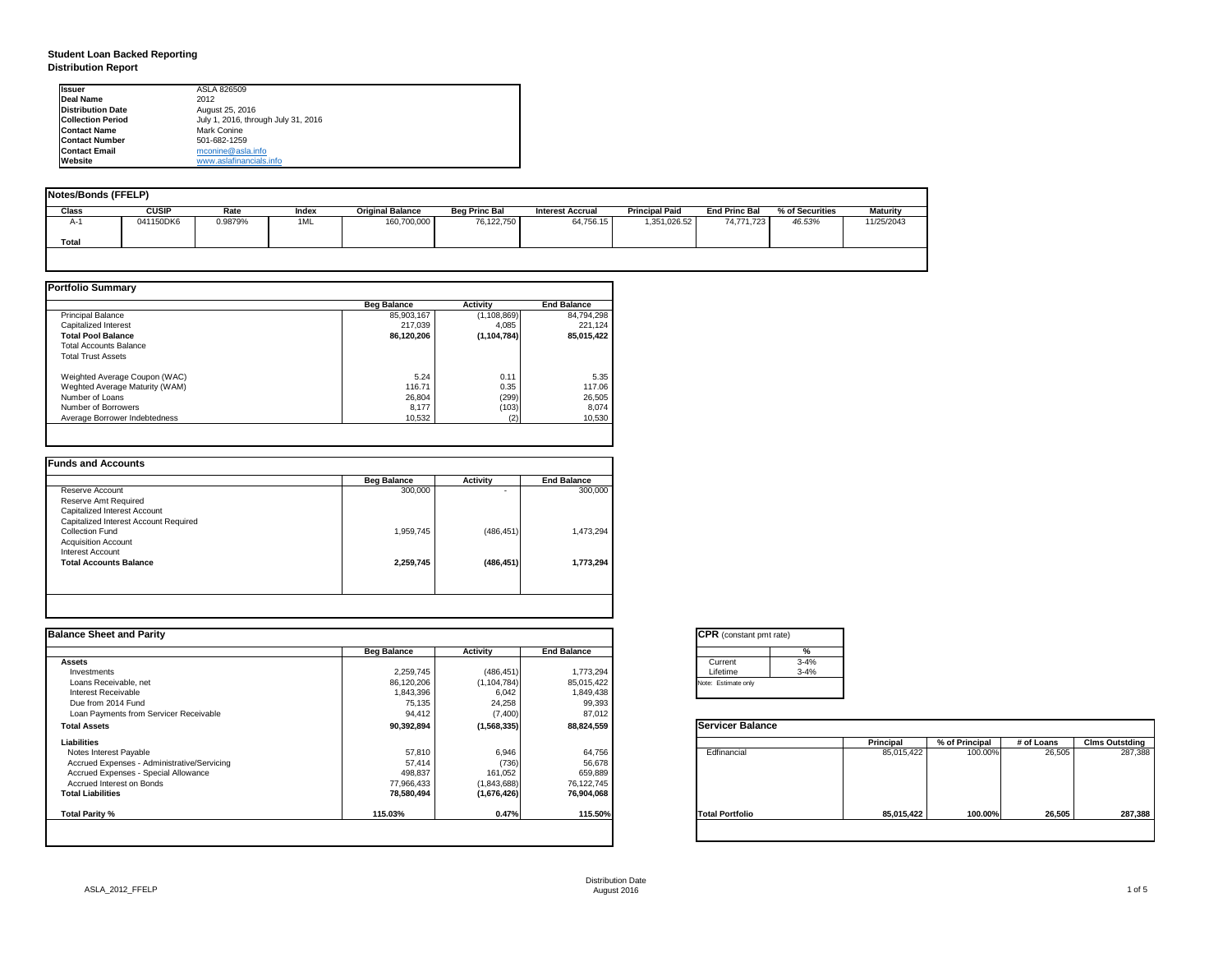# **Student Loan Backed Reporting Distribution Report**

## **Delinquency Status**

| <b>Portfolio by Loan Status</b> |                  |               |                  |               |                  |               |                  |               |                  |               |
|---------------------------------|------------------|---------------|------------------|---------------|------------------|---------------|------------------|---------------|------------------|---------------|
|                                 | # of Loans       |               | <b>Principal</b> |               | % of Principal   |               | <b>WAC</b>       |               | <b>WARM</b>      |               |
|                                 | <b>Beginning</b> | <b>Ending</b> | <b>Beginning</b> | <b>Ending</b> | <b>Beginning</b> | <b>Ending</b> | <b>Beginning</b> | <b>Ending</b> | <b>Beginning</b> | <b>Ending</b> |
| In School                       | 187              | 192           | 628,159          | 646,952       | 0.73%            | 0.76%         | 5.53             | 5.49          | 119.54           | 119.57        |
| Grace                           | 123              | 123           | 369,839          | 360,892       | 0.43%            | 0.42%         | 5.12             | 5.39          | 119.37           | 118.95        |
| Repayment                       |                  |               |                  |               |                  |               |                  |               |                  |               |
| Current                         | 16,325           | 16,360        | 48,203,268       | 48,734,675    | 55.97%           | 57.32%        | 5.31             | 5.44          | 121.52           | 121.17        |
| 31-60 Days Delinquent           | 803              | 740           | 2,816,974        | 2,689,787     | 3.27%            | 3.16%         | 5.36             | 5.42          | 116.15           | 119.37        |
| 61-90 Days Delinquent           | 1,018            | 502           | 3,794,813        | 1,779,232     | 4.41%            | 2.09%         | 5.30             | 5.55          | 115.84           | 117.60        |
| 91-120 Days Delingent           | 464              | 816           | 1,631,891        | 3,002,841     | 1.89%            | 3.53%         | 5.54             | 5.45          | 106.40           | 115.88        |
| 121-180 Days Delinquent         | 368              | 593           | 1,232,238        | 2,089,786     | 1.43%            | 2.46%         | 5.37             | 5.50          | 105.55           | 108.01        |
| 181-270 Days Delinquent         | 423              | 384           | 1,498,697        | 1,303,221     | 1.74%            | 1.53%         | 5.60             | 5.68          | 105.04           | 99.32         |
| 271+ Days Delinquent            | 57               | 106           | 207,136          | 327,237       | 0.24%            | 0.38%         | 5.30             | 5.74          | 105.15           | 102.81        |
| <b>Total Repayment</b>          | 19,458           | 19,501        | 59,385,017       | 59,926,778    | 68.96%           | 70.49%        | 5.32             | 5.45          | 119.68           | 119.69        |
| Forbearance                     | 3,641            | 3,373         | 14,276,365       | 12,989,696    | 16.58%           | 15.28%        | 5.41             | 5.51          | 118.60           | 120.09        |
| Deferment                       | 3,217            | 3,214         | 10,890,686       | 10,816,407    | 12.65%           | 12.72%        | 5.37             | 5.41          | 116.91           | 117.28        |
| <b>Claims in Progress</b>       | 178              | 102           | 570,140          | 274,697       | 0.66%            | 0.32%         | 5.24             | 4.69          | 101.19           | 100.51        |
| <b>Claims Denied</b>            |                  |               |                  |               |                  |               |                  |               |                  |               |
| <b>Total Portfolio</b>          | 26,804           | 26,505        | 86,120,206       | 85,015,422    | 100%             | 100%          | 5.34             | 5.45          | 119.03           | 119.38        |

# **Portfolio by Loan Type** Subsidized Consolidation Loans Unsubsidized Consolidation Loans Subsidized Stafford Loans 15,038 14,867 39,409,287 38,844,241 45.76% 45.69% 5.19 5.30 113.96 114.21 Unsubsidized Stafford Loans 11,050 10,935 44,026,512 43,531,361 51.12% 51.20% 5.32 5.44 124.75 125.15 PLUS/GradPLUS Loans 716 703 2,684,407 2,639,819 3.12% 3.11% 7.97 8.00 99.53 100.19 SLS Loans<br>Total Portfolio **Total Portfolio 26,804 26,505 86,120,206 85,015,422 100% 100% 5.34 5.45 119.03 119.38**

|                                     | # of Loans       |               | <b>Principal</b> |               | % of Principal   |               | <b>WAC</b>       |               | <b>WARM</b>      |               |
|-------------------------------------|------------------|---------------|------------------|---------------|------------------|---------------|------------------|---------------|------------------|---------------|
|                                     | <b>Beginning</b> | <b>Ending</b> | <b>Beginning</b> | <b>Ending</b> | <b>Beginning</b> | <b>Ending</b> | <b>Beginning</b> | <b>Ending</b> | <b>Beginning</b> | <b>Ending</b> |
| Current                             | 16,325           | 16,360        | 48,203,268       | 48,734,675    | 81.17%           | 81.32%        | 5.31             | 5.44          | 121.52           | 121.17        |
| 31-60 Days Delinquent               | 803              | 740           | 2,816,974        | 2,689,787     | 4.74%            | 4.49%         | 5.36             | 5.42          | 116.15           | 119.37        |
| 61-90 Days Delinquent               | 1,018            | 502           | 3,794,813        | 1,779,232     | 6.39%            | 2.97%         | 5.30             | 5.55          | 115.84           | 117.60        |
| 91-120 Days Delinqent               | 464              | 816           | 1,631,891        | 3,002,841     | 2.75%            | 5.01%         | 5.54             | 5.45          | 106.40           | 115.88        |
| 121-180 Days Delinquent             | 368              | 593           | 1,232,238        | 2,089,786     | 2.07%            | 3.49%         | 5.37             | 5.50          | 105.55           | 108.01        |
| 181-270 Days Delinquent             | 423              | 384           | 1,498,697        | 1,303,221     | 2.52%            | 2.17%         | 5.60             | 5.68          | 105.04           | 99.32         |
| 271+ Days Delinquent                |                  | 106           | 207,136          | 327,237       | 0.35%            | 0.55%         | 5.30             | 5.74          | 105.15           | 102.81        |
| <b>Total Portfolio in Repayment</b> | 19,458           | 19,501        | 59,385,017       | 59,926,778    | 100%             | 100%          | 5.32             | 5.45          | 119.68           | 119.69        |

| # of Loans       |               | <b>Principal</b> |               | % of Principal   |               | <b>WAC</b>       |               |                  | <b>WARM</b>   |
|------------------|---------------|------------------|---------------|------------------|---------------|------------------|---------------|------------------|---------------|
| <b>Beginning</b> | <b>Ending</b> | <b>Beginning</b> | <b>Ending</b> | <b>Beginning</b> | <b>Ending</b> | <b>Beginning</b> | <b>Ending</b> | <b>Beginning</b> | <b>Ending</b> |
|                  |               |                  |               |                  |               |                  |               |                  |               |
|                  |               |                  |               |                  |               |                  |               |                  |               |
| 15,038           | 14,867        | 39,409,287       | 38,844,241    | 45.76%           | 45.69%        | 5.19             | 5.30          | 113.96           | 114.21        |
| 11,050           | 10,935        | 44,026,512       | 43,531,361    | 51.12%           | 51.20%        | 5.32             | 5.44          | 124.75           | 125.15        |
| 716              | 703           | 2,684,407        | 2,639,819     | 3.12%            | 3.11%         | 7.97             | 8.00          | 99.53            | 100.19        |
|                  |               |                  |               |                  |               |                  |               |                  |               |
| 26,804           | 26,505        | 86,120,206       | 85,015,422    | 100%             | 100%          | 5.34             | 5.45          | 119.03           | 119.38        |

|                                            |                  | # of Loans    |                  | <b>Principal</b> |                  | % of Principal |                  | <b>WAC</b>    | <b>WARM</b>      |               |
|--------------------------------------------|------------------|---------------|------------------|------------------|------------------|----------------|------------------|---------------|------------------|---------------|
|                                            | <b>Beginning</b> | <b>Ending</b> | <b>Beginning</b> | <b>Ending</b>    | <b>Beginning</b> | <b>Ending</b>  | <b>Beginning</b> | <b>Ending</b> | <b>Beginning</b> | <b>Ending</b> |
| Graduate / 4-Year Loans                    | 20,758           | 20,520        | 69,389,536.11    | 68,515,166.91    | 80.57%           | 80.59%         | 5.34             | 5.45          | 119.56           | 119.95        |
| 2-Year Loans                               | 5,549            | 5,491         | 15,583,300.61    | 15,355,324.18    | 18.09%           | 18.06%         | 5.37             | 5.48          | 117.28           | 117.54        |
| Proprietary / Technical / Vocational Loans | 497              | 494           | 1,147,368.91     | 1,144,930.46     | 1.33%            | 1.35%          | 5.38             | 5.48          | 110.28           | 109.97        |
| Unknown (Consolidation) Loans              |                  |               |                  |                  |                  |                |                  |               |                  |               |
| Other Loans                                |                  |               |                  |                  |                  |                |                  |               |                  |               |
| <b>Total Portfolio</b>                     | 26,804           | 26,505        | 86,120,206       | 85,015,422       | 100%             | 100%           | 5.34             | 5.45          | 119.03           | 119.38        |

|                        | # of Loans       | <b>Principal</b> |                  | % of Principal |                  |               |
|------------------------|------------------|------------------|------------------|----------------|------------------|---------------|
|                        | <b>Beginning</b> | <b>Ending</b>    | <b>Beginning</b> | Ending         | <b>Beginning</b> | <b>Ending</b> |
| <b>Fixed Loans</b>     | 15,895           | 15,715           | 57,171,656       | 56,452,498     | 66.39%           | 66.40%        |
| Variable Loans         | 10,909           | 10,790           | 28,948,549       | 28,562,924     | 33.61%           | 33.60%        |
| T-Bill Loans           | 10,909           | 10,790           | 28,948,549       | 28,562,924     | 33.61%           | 33.60%        |
| <b>CMT Loans</b>       |                  |                  |                  |                |                  |               |
| <b>Total Portfolio</b> | 26,804           | 26,505           | 86,120,206       | 85,015,422     | 100%             | 100%          |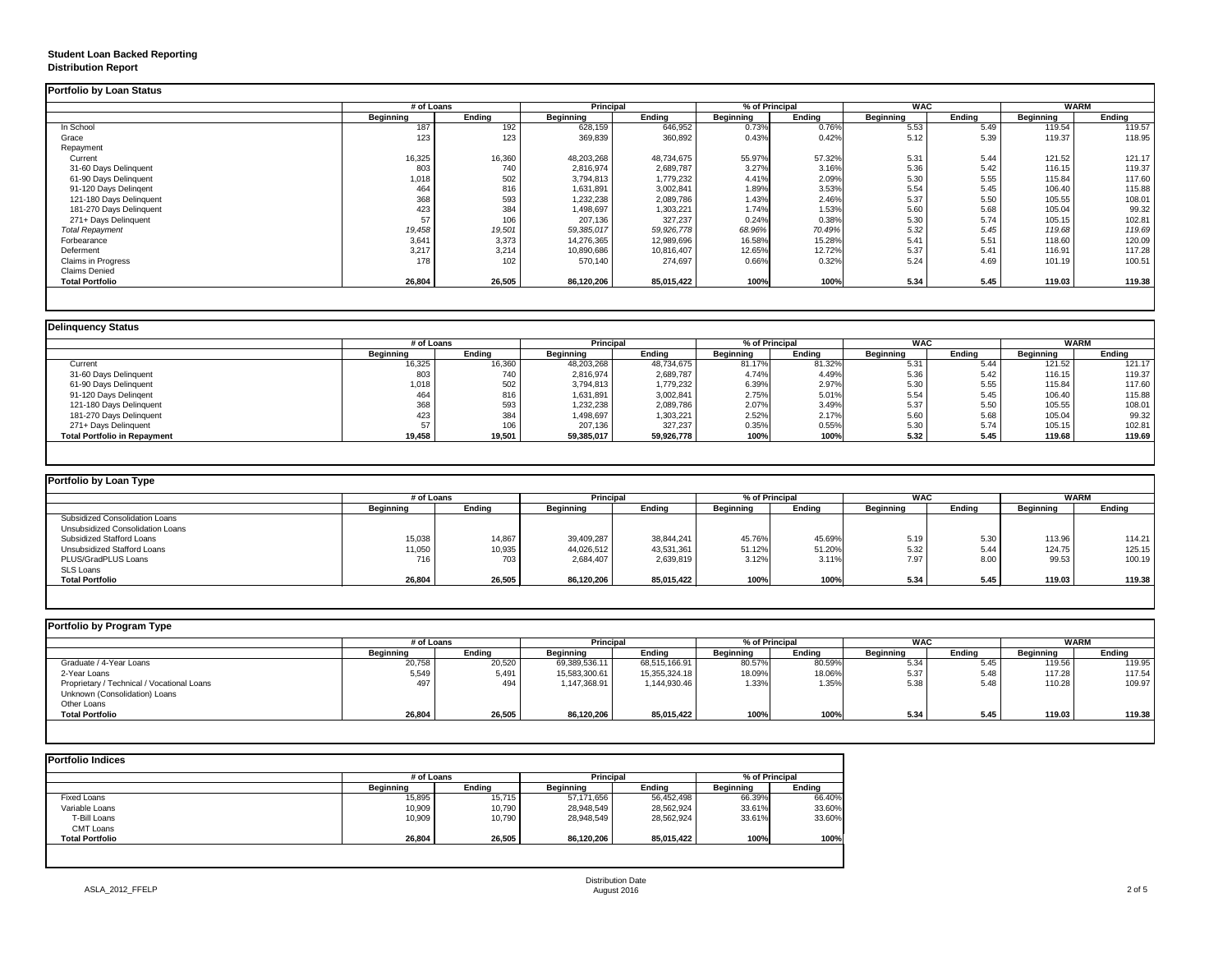**Collection Activity**

| <b>Collection Account</b>                                                                    | as of 7/31/2016 |
|----------------------------------------------------------------------------------------------|-----------------|
| Beginning Balance - July 1, 2016                                                             | 1,959,745       |
| <b>Collection Amount Received</b>                                                            | 1,472,393       |
| Recoveries                                                                                   |                 |
| <b>Reserve Account</b>                                                                       |                 |
| <b>Excess of Required Reserve Account</b>                                                    |                 |
| Interest on Investment Earnings                                                              | 901             |
| Capitalized Interest Account (after a stepdown or release date)                              |                 |
| Payments from Guarantor                                                                      |                 |
| Transfer from 2010 Collection Fund for correction of error                                   |                 |
| <b>Required Repurchases</b>                                                                  |                 |
| Special Allowance Payable to Department of Education                                         |                 |
| <b>Consolidation Rebate Fees</b>                                                             |                 |
| Rating Agency Surveillance Fees                                                              |                 |
| Principal payments, interest payments, administration fees, servicing fees, and trustee fees | (1,959,745)     |
| Transfer to Department of Education                                                          |                 |
| <b>Total Available Funds</b>                                                                 | 1,473,294       |
|                                                                                              |                 |
|                                                                                              |                 |
|                                                                                              |                 |

**Distribution Date** August 25, 2016 **Collection Period** July 1, 2016, through July 31, 2016

| <b>Fees Due for Current Period</b>              | as of 7/31/2016  |
|-------------------------------------------------|------------------|
| Indenture Trustee Fees<br><b>Servicing Fees</b> | 833.33<br>49,593 |
| <b>Administration Fees</b><br>Late Fees         | 7,085            |
| Other Fees<br><b>Total Fees</b>                 | 57,511.33        |

| <b>Cumulative Default Rate</b>                                                                      | as of 7/31/2016 |
|-----------------------------------------------------------------------------------------------------|-----------------|
| Current Period Defaults (\$)                                                                        | 235,013.02      |
| Cumulative Defaults (\$)                                                                            | 30,215,940.94   |
| Cumulative Default (% of original pool balance)                                                     | 18.82%          |
| Cumulative Default (% of cumulative entered repayment balance) <sup>a</sup>                         | 35.97%          |
| Current Period Payments (Recoveries) from Guarantor (\$)                                            | 445,690.75      |
| Current Period Borrower Recoveries (\$)                                                             | n/a             |
| Cumulative Recoveries $(\$)^{\circ}$                                                                | 28,728,502.51   |
| Cumulative Recovery Rate (%)                                                                        | 95.08%          |
| Cumulative Net Loss Rate (%)                                                                        | 0.93%           |
| Servicer Reject Rate (FFELP) (%)                                                                    |                 |
| Cumulative Servicer Reject Rate (FFELP) (%)                                                         |                 |
| Repayment balance includes all repayment loans with the exception of balances in claim status<br>a) |                 |
| Cumulative Recoveries includes 97% of claims in progress balances<br>b)                             |                 |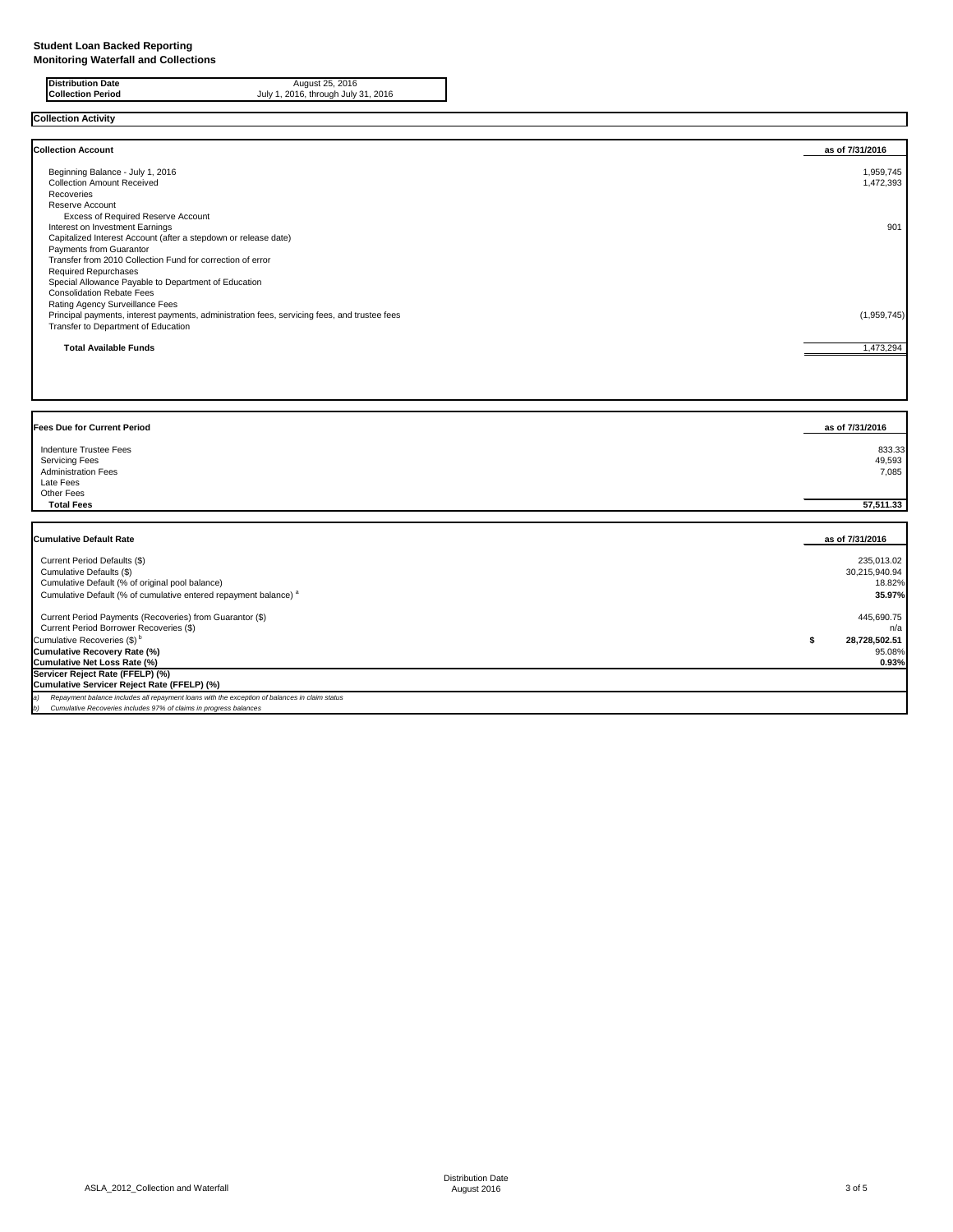## **Student Loan Backed Reporting Monitoring Waterfall and Collections**

# **Waterfall Activity**

| <b>Waterfall for Distribution</b>                                                 | <b>Amount Due</b> | <b>Amount Remaining</b> |
|-----------------------------------------------------------------------------------|-------------------|-------------------------|
| <b>Total Available Funds</b>                                                      |                   | 1473293.89              |
| First: Payments required under any Joint Sharing Agreement                        |                   |                         |
| <b>Second: Trustee Fees</b>                                                       | 833.33            | 1472460.56              |
| Third: Servicing Fees and Backup Servicing Fees                                   | 49,593            | 1,422,868               |
| Fourth: Administration Fees                                                       | 7,085             | 1,415,783               |
| Fifth: Noteholder Interest                                                        | 64,756.15         | 1,351,026               |
| Sixth: Reinstate the balance of the Reserve Fund uo to the Specified Fund Balance |                   |                         |
| Seventh: Noteholder Principal, until paid in full                                 | 1,351,026.52      | (0)                     |
|                                                                                   |                   |                         |

| <b>Principal and Interest Distributions</b>                                  | Class A-1                    |
|------------------------------------------------------------------------------|------------------------------|
| Monthly Interest Due<br>Monthly Interest Paid<br><b>Interest Shortfall</b>   | 64,756.15<br>64,756.15       |
| Interest Carryover Due<br>Interest Carryover Paid<br>Interest Carryover      |                              |
| Monthly Principal Distribution Amount<br>Monthly Principal Paid<br>Shortfall | 1,351,026.52<br>1,351,026.52 |
| <b>Total Distribution Amount</b>                                             | 1,415,782.67                 |